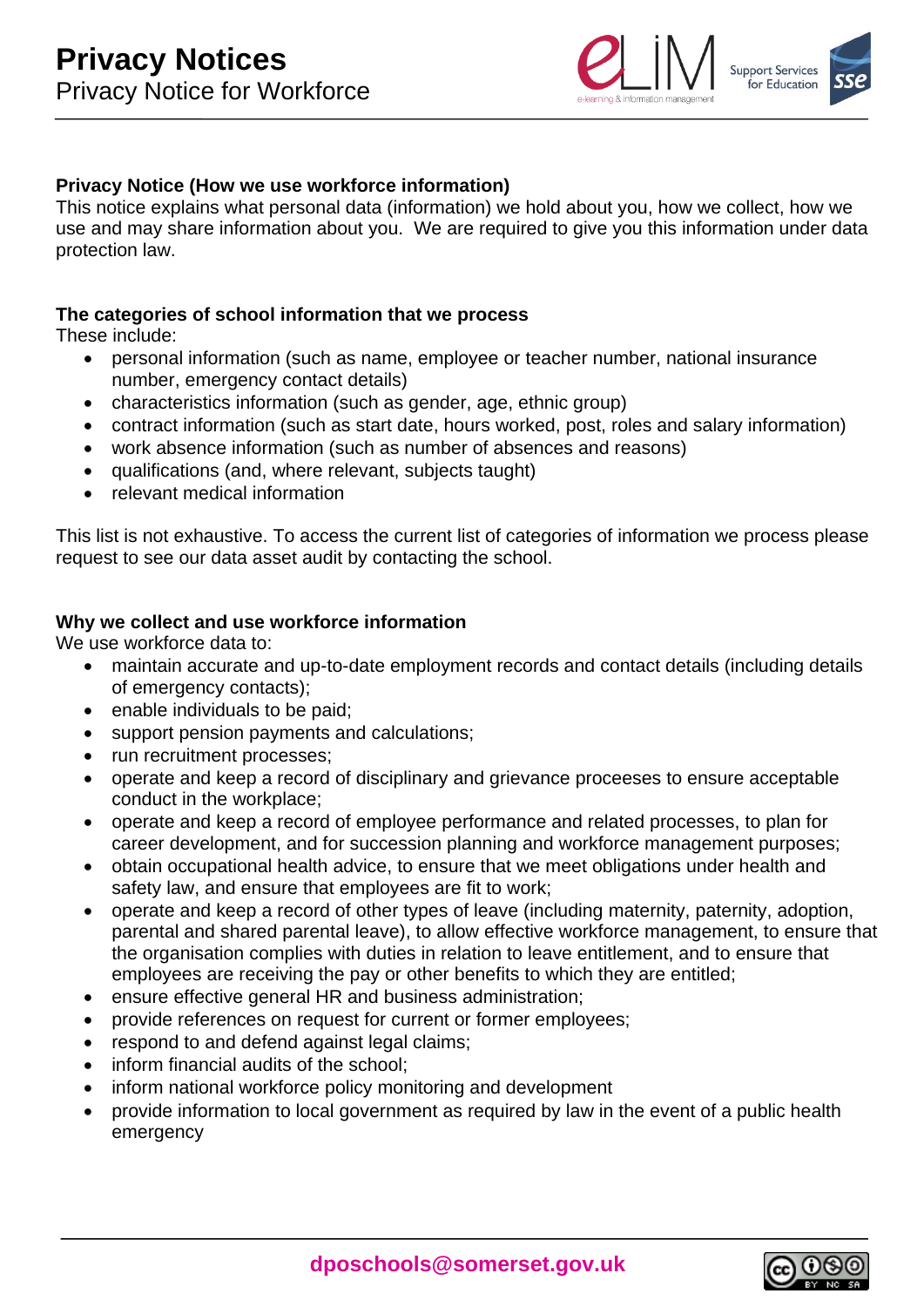

Under the General Data Protection Regulation (GDPR), the lawful bases we rely on for processing workforce information are:

- **Article 6 (1) (b) Contract:** the processing is necessary because we have a contract with you and we need to process your personal information to comply with your contract.
- **Article 6 (1) (c) Legal obligation:** the processing is necessary for us to comply with the law; we are required to share information about our workforce members under section 5 of the Education (Supply of Information about the School Workforce) (England) Regulations 2007 and amendments.
- **Article 6 (1) (e) Public Task:** we may collect information from you where it is necessary to perform a task in the public interest e.g. taking temperature data on site and / or sharing staff data with the local authority in the event of a public health emergency.
- **Article 6 (1) (f) Legitimate interests:** we rely on having a legitimate reason as your employer to collect and use your personal information, and to comply with our statutory obligations,
- For some data processing where there is no legal obligation, contract or legitimate interest for the school to collect and use the data, we will ask for your consent under **Article 6 (1) (a) Consent:** the individual has given clear consent for us to process their personal data for a specific purpose
- We may also share your information if we need to protect your vital interests (or someone else's interest) e.g. in a life or death situation we may share information with healthcare professionals

Some information we process will be Special Category data under Article 9 of GDPR. We will rely on the legal basis of **Article 9 (g)** processing is necessary for reasons of substantial public interest.

# **Collecting workforce information**

We collect personal information via staff contract forms and annual data collection sheets. Workforce data is essential for the school's / local authority's operational use. Whilst the majority of personal information you provide to us is mandatory, some of it is requested on a voluntary basis. In order to comply with GDPR, we will inform you at the point of collection whether you are required to provide certain information to us or if you have a choice in this.

### **Storing workforce information**

We hold workforce data securely for the set amount of time shown in our data retention schedule which is based on guidance from the Information and Records Management Service (IRMS) <https://irms.org.uk/page/SchoolsToolkit>

We have appropriate security measures in place to prevent personal information from being accidentally lost or used or accessed in an unauthorised way. We limit access to your personal information to those who have a genuine business need to know it. Those processing your information will do so only in an authorised manner and are subject to a duty of confidentiality. We also have procedures in place to deal with any suspected data security breach. We will notify you and the Information Commissioner's Office of a suspected data security breach where we are legally required to do so.

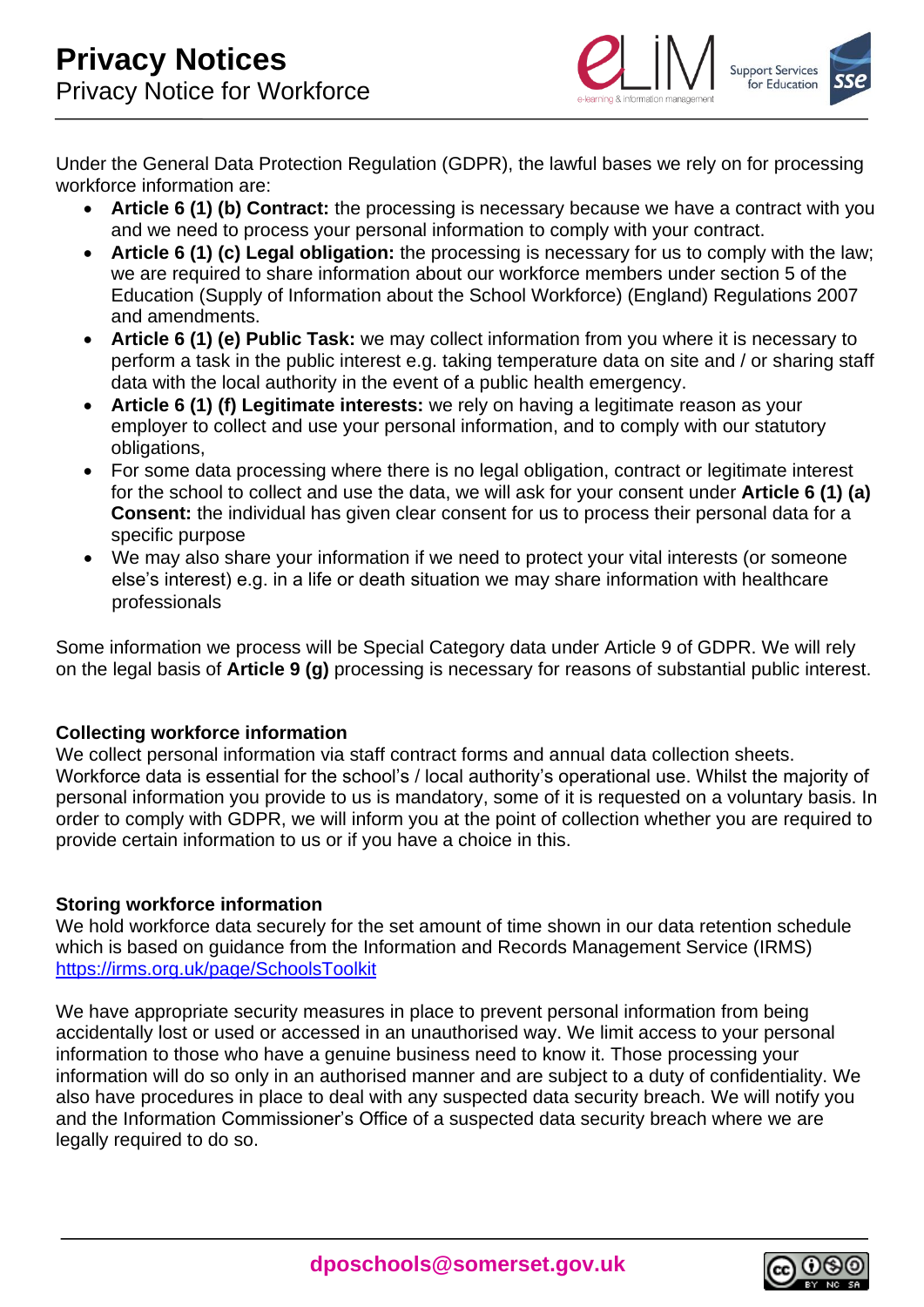

## **Who we share workforce information with**

We routinely share this information with:

- Somerset Local Authority your personal data may be shared between Council service areas, as required by authorised officers for the performance of their roles, for example HR&Payroll, Finance, Insurance, Health & Safety, Public Health or ICT
- the Department for Education (DfE)
- Peninsula Pensions, Teachers Pension Scheme

### **Why we share school workforce information**

We do not share information about our workforce members with anyone without consent unless the law and our policies allow us to do so.

### **Somerset Local Authority**

We are required to share information about our workforce members with Somerset Local Authority under Section 5 of the Education (Supply of Information about the School Workforce) (England) Regulations 2007 and amendments.

We share information with the Local Authority's HR and Payroll Services under Pension Regulations and Income Tax (Pay As You Earn) Regulations 2003.

### **Department for Education**

We share personal data with the Department for Education (DfE) on a statutory basis. This data sharing underpins workforce policy monitoring, evaluation, and links to school funding / expenditure and the assessment educational attainment.

We are required to share information about our school employees with the Department for Education (DfE) under section 5 of the Education (Supply of Information about the School Workforce) (England) Regulations 2007 and amendments.

All data is transferred securely and held by DfE under a combination of software and hardware controls which meet the current [government security policy framework.](https://www.gov.uk/government/publications/security-policy-framework) For more information, please see 'How Government uses your data' section.

### **Requesting access to your personal data**

Under data protection legislation, our staff have the right to request access to information about themselves that we hold. To make a request for your personal information, contact the school.

You also have the right to:

- to ask us for access to information about you that we hold
- to have your personal data rectified, if it is inaccurate or incomplete
- to request the deletion or removal of personal data where there is no compelling reason for its continued processing
- to restrict our processing of your personal data (i.e. permitting its storage but no further processing)
- to object to direct marketing (including profiling) and processing for the purposes of scientific/historical research and statistics
- not to be subject to decisions based purely on automated processing where it produces a legal or similarly significant effect on you

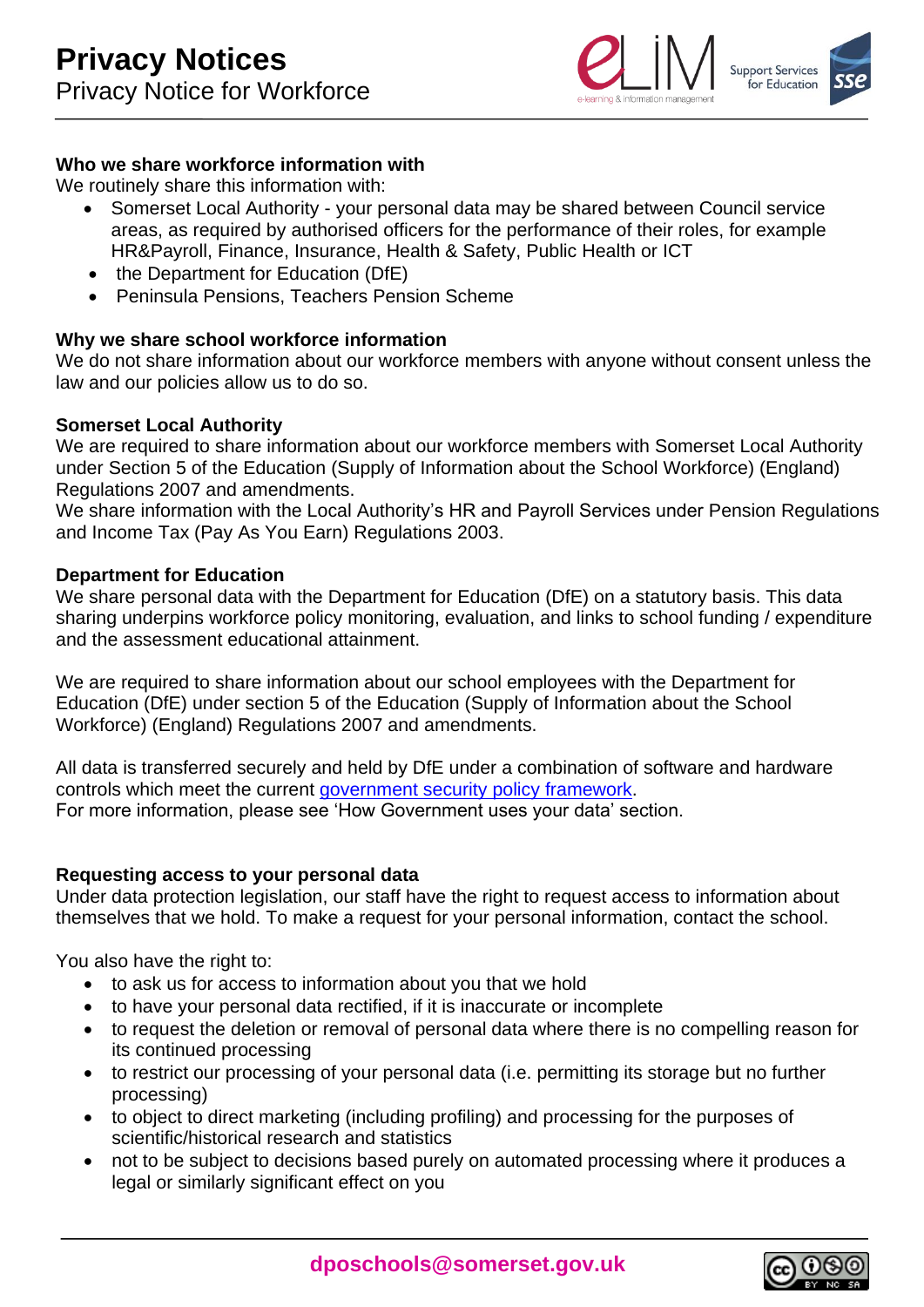

If you have a concern or complaint about the way we are collecting or using your personal data, you should raise your concern with us in the first instance or directly to the Information Commissioner's Office at<https://ico.org.uk/concerns/>

For further information on how the Local Authority processes your data, please ask the school's Data Protection Officer for a copy of the Somerset Data Sharing Agreement. For further information on how Somerset Local Authority's HR Admin and Payroll Services processes your personal data, please see [http://extranet.somerset.gov.uk/hr/employment-information/data](http://extranet.somerset.gov.uk/hr/employment-information/data-protection/?assetdet1005146=130059)[protection/?assetdet1005146=130059](http://extranet.somerset.gov.uk/hr/employment-information/data-protection/?assetdet1005146=130059)

For further information on how to request access to personal information held centrally by the DfE, please see the 'How Government uses your data' section of this notice.

### **Withdrawal of consent and the right to lodge a complaint**

Where we are processing your personal data with your consent, you have the right to withdraw that consent. If you change your mind, or you are unhappy with our use of your personal data, please let us know by contacting Rebecca Horne (RHorne@educ.somerset.gov.uk).

### **Last updated**

We may need to update this privacy notice periodically, so we recommend that you revisit this information from time to time. This version was last updated September 2020.

### **Contact**

If you would like to discuss anything in this privacy notice, please contact: Data Protection Lead Rebecca Horne and/or Data Protection Officer e.g. Amy Brittan, Data Protection Officer [dposchools@somerset.gov.uk](mailto:dposchools@somerset.gov.uk)

### **How Government uses your data**

The workforce data that we lawfully share with the DfE through data collections:

- informs departmental policy on pay and the monitoring of the effectiveness and diversity of the school workforce
- links to school funding and expenditure
- supports 'longer term' research and monitoring of educational policy

#### **Data collection requirements**

To find out more about the data collection requirements placed on us by the Department for Education including the data that we share with them, go to [https://www.gov.uk/education/data](https://www.gov.uk/education/data-collection-and-censuses-for-schools)[collection-and-censuses-for-schools.](https://www.gov.uk/education/data-collection-and-censuses-for-schools)